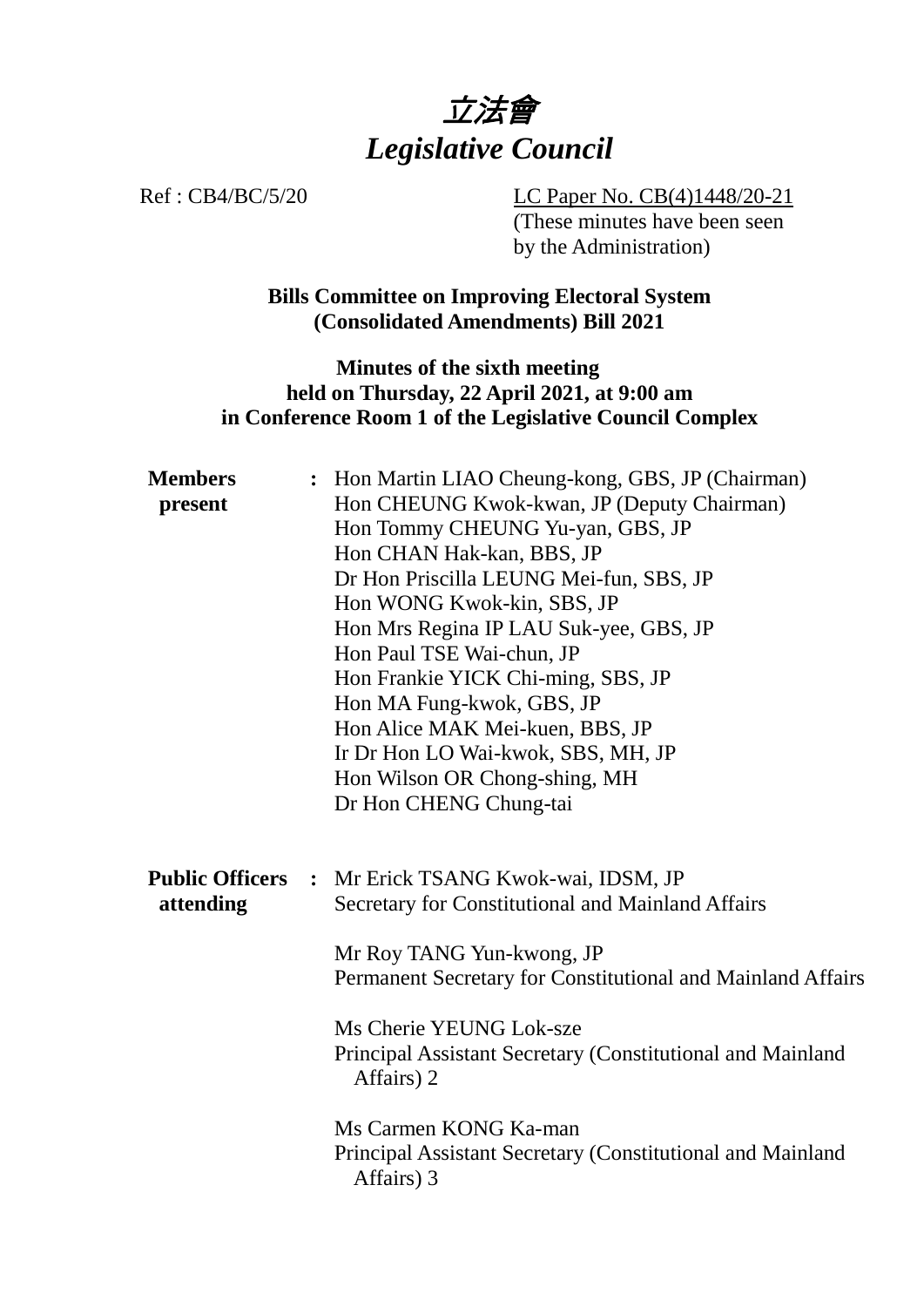|                               | 2                                                                                          |
|-------------------------------|--------------------------------------------------------------------------------------------|
|                               | Mr Llewellyn MUI Kei-fat<br>Law Officer (Special Duties) (Acting)<br>Department of Justice |
|                               | Mr Peter SZE Chun-fai<br><b>Senior Assistant Law Draftsman</b><br>Department of Justice    |
|                               | Miss Emma WONG<br><b>Senior Assistant Law Draftsman</b><br>Department of Justice           |
|                               | Mr Wallance NG Long-ting<br><b>Government Counsel</b><br>Department of Justice             |
| <b>Clerk</b> in<br>attendance | : Ms Joanne MAK<br>Chief Council Secretary (4) 7                                           |
| <b>Staff</b> in<br>attendance | $\colon$ Mr Bonny LOO<br>Senior Assistant Legal Adviser 3                                  |
|                               | Ms Clara WONG<br><b>Assistant Legal Adviser 4</b>                                          |
|                               | Mr Raymond SEZTO<br>Senior Council Secretary (4) 6                                         |
|                               | Mr Jason LAI<br>Clerical Assistant (4) 6                                                   |
|                               | Miss Mandy LUI<br>Clerical Assistant (4) 5                                                 |

Action

# **I. Meeting with the Administration**

[File Ref.: CMAB C1/30/5/5, LC Paper Nos. CB(3)444/20-21, LS65/20-21, CB(4)814/20-21(01) and (02), CB(4)836/20-21(01), CB(4)827/20-21(01), CB(4)858/20-21(01), and CB(4)859/20-21(01) and (02)]

1. The Bills Committee deliberated (index of proceedings attached at **Annex**).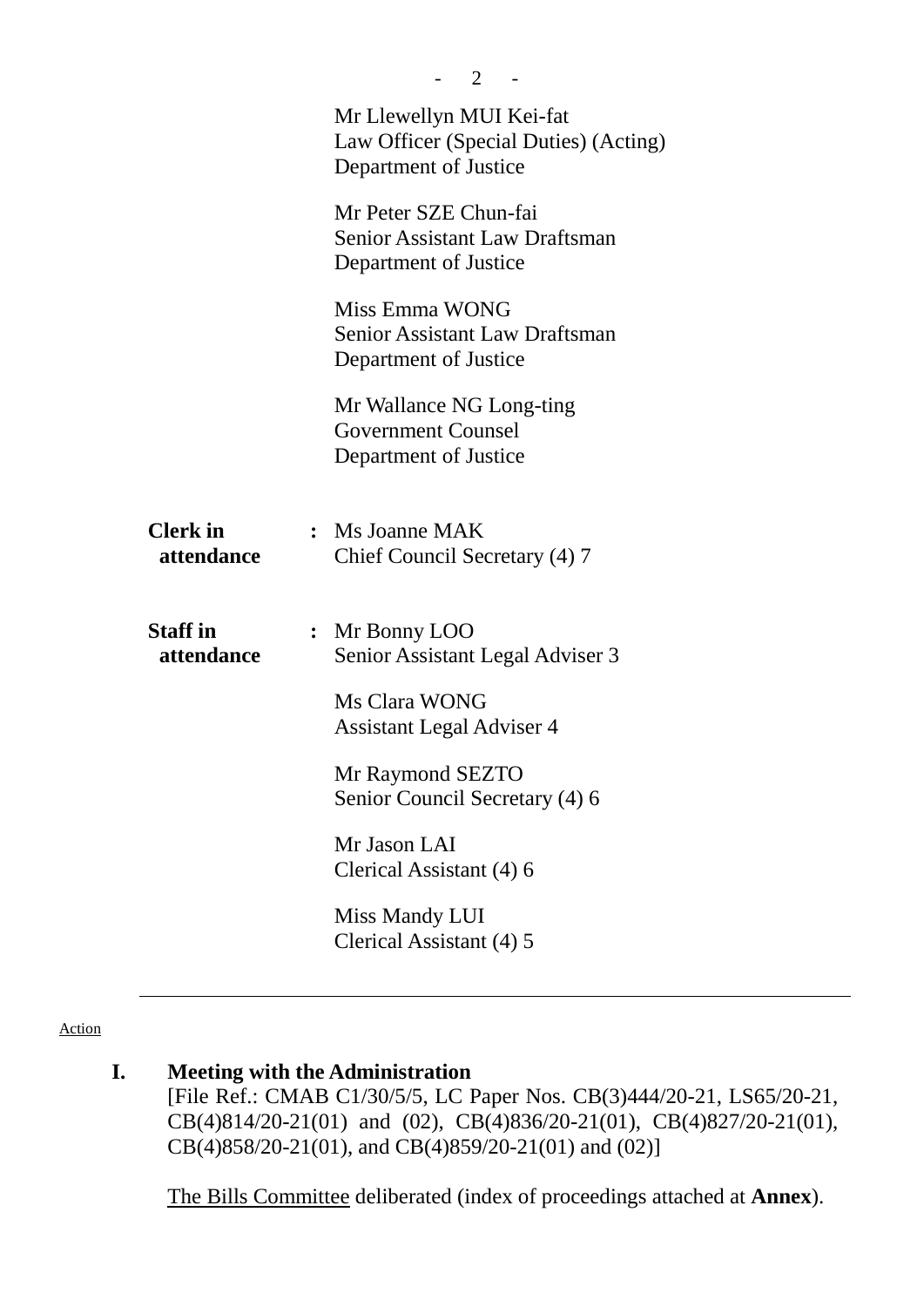Admin

*Clause 356: Nominations subscribed by Election Committee ("EC") members in a Legislative Council ("LegCo") election*

2. Members considered the proposed section 7(5)(c) of the Legislative Council (Subscribers and Election Deposit for Nomination) Regulation (Cap. 542C) unclear (the section provided for the arrangements of subscriptions by EC members and other electors at LegCo elections). Members considered that an EC member should not be restricted from nominating different candidates in geographical constituencies ("GCs") and functional constituencies using their different capacities. For instance, an EC member might nominate one candidate in any GC as an EC member, while nominating another candidate in the GC that he/she belonged to as a GC elector. Members requested the Administration to review the proposed nomination arrangements and also the relevant provision to improve clarity. The Administration agreed to provide a written response to members' concerns after the meeting.

*Clause 383: Composition of the Candidate Eligibility Review Committee ("CERC") and clause 84(7): Mode of operation of CERC*

3. In response to Dr Priscilla LEUNG's concerns, Principal Assistant Secretary (Constitutional and Mainland Affairs) 2 confirmed that the Administration would propose amendments to clause 383 of the Bill to provide for members of society (in addition to Principal Officials) to be appointed as CERC non-official members.

4. Ms Alice MAK noted that the provisions in the Bill on CERC's mode of operation did not specify the type of information to be collected from a person in order to confirm his/her eligibility to stand for elections. She suggested that the Administration should amend the relevant provisions of the Bill to make it mandatory for a prospective candidate to declare in writing whether he/she had the right of abode in a foreign country or possessed a British National (Overseas) passport, or whether he/she had connections with and/or had received financial support from foreign political organizations.

5. Permanent Secretary for Constitutional and Mainland Affairs ("PSCMA") said that the Administration's current thinking was to require candidates to declare any information deemed essential by CERC by completing a form in order to confirm their eligibility. Details of the arrangement would be determined in consultation with CERC after its establishment.

6. The Chairman enquired whether secretariat support for CERC would be provided by the Government or by an independent body. PSCMA advised that the Administration was still contemplating the precise arrangements of CERC's secretariat support.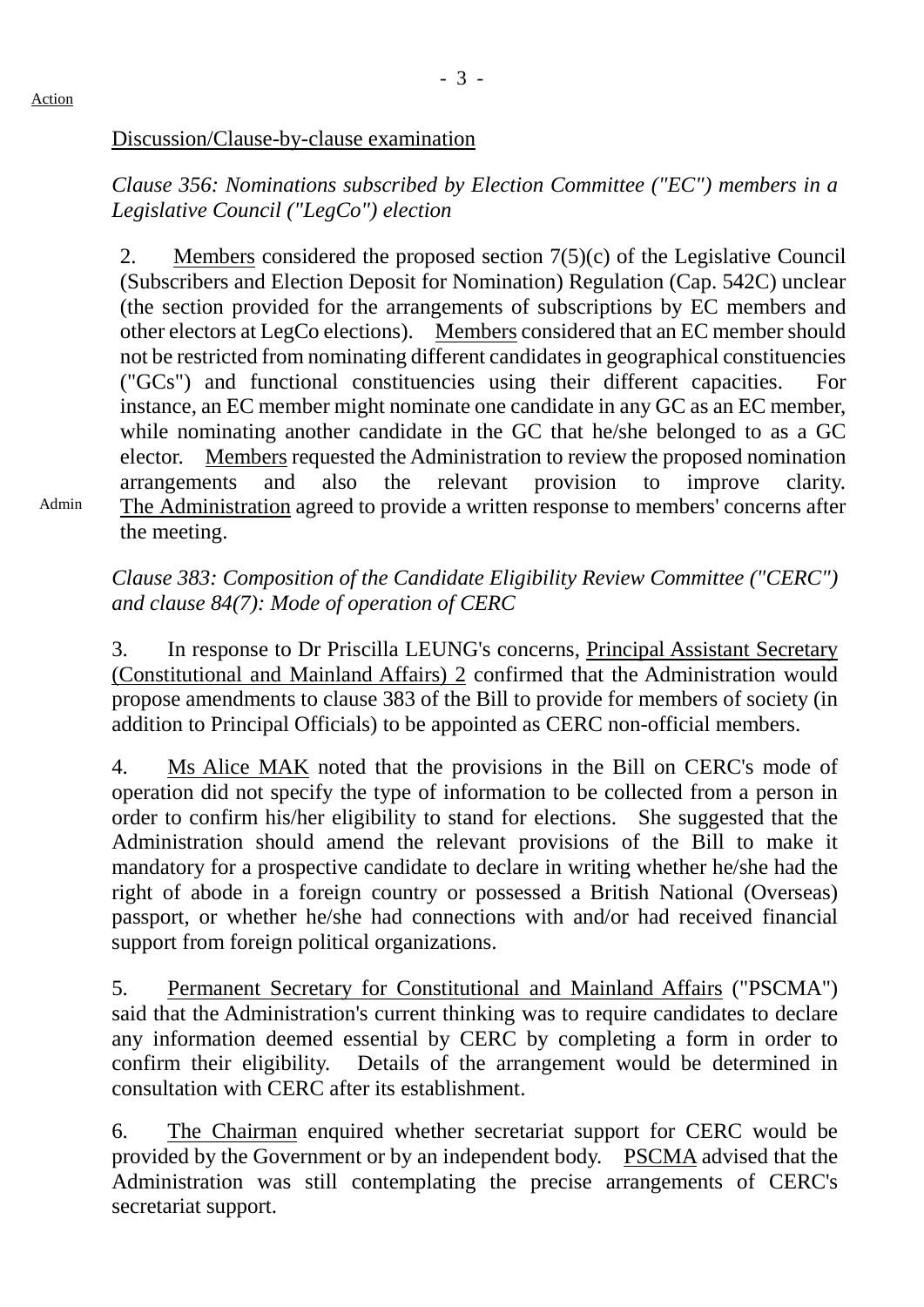Action

*Setting the election expenses limits ("EELs") for the 2021 LegCo General Election ("LCGE")*

7. In response to members' enquiries about the mechanism for calculating EELs for GCs for the 2021 LCGE, PSCMAsaid that the Administration recommended that the level of EELs for GCs be set with reference to the number of District Council Constituency Areas ("DCCAs") in the GC concerned. The corresponding EEL for each DCCA was recommended to be set at \$69,000.

8. Some members expressed concerns that the EEL for the EC constituency election (at \$213,000) in LegCo was significantly lower than that for the Chief Executive election, despite the fact that the candidates for both elections would be canvassing the same electorate. The Administration was requested to consider members' views.

9. Members agreed that the next meeting would be held in that afternoon at 2:30 pm.

*(At 11:11 am, the Deputy Chairman took the chair in the absence of the Chairman. The Chairman resumed the chair at 12:33 pm.)*

# **II. Any other business**

10. There being no other business, the meeting ended at 12:56 pm.

Council Business Division 4 Legislative Council Secretariat 26 August 2021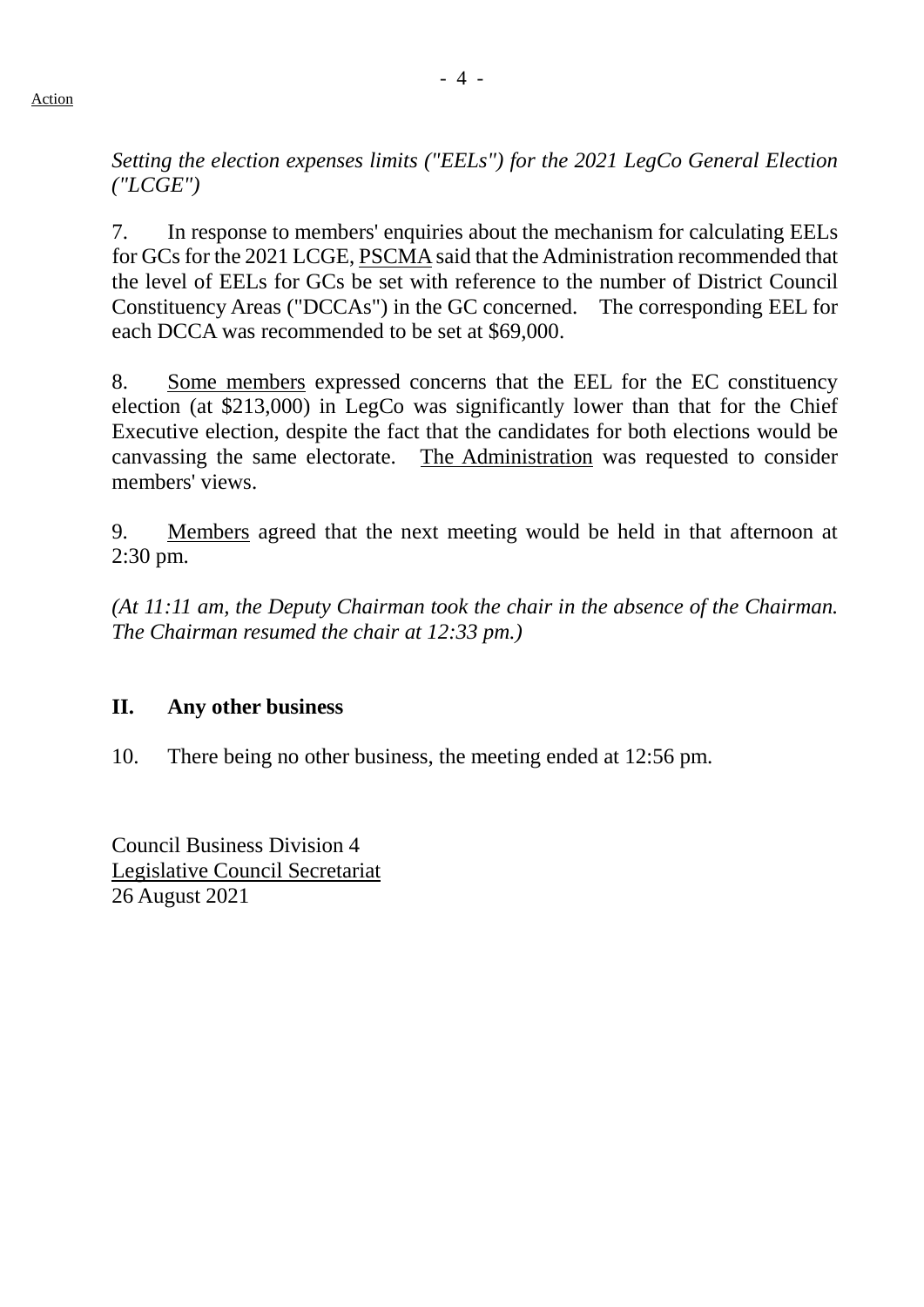#### **Annex**

# **Proceedings of the sixth meeting of the Bills Committee on Improving Electoral System (Consolidated Amendments) Bill 2021 on Thursday, 22 April 2021, at 9:00 am in Conference Room 1 of the Legislative Council Complex**

| <b>Time</b><br><b>Marker</b> | Speaker(s)                                                                                                                               | Subject(s)                                                                                                                                                                                                                                                                                                                                                                                                                                                                                        | <b>Action</b><br>required |
|------------------------------|------------------------------------------------------------------------------------------------------------------------------------------|---------------------------------------------------------------------------------------------------------------------------------------------------------------------------------------------------------------------------------------------------------------------------------------------------------------------------------------------------------------------------------------------------------------------------------------------------------------------------------------------------|---------------------------|
| $000403 -$<br>000633         | Chairman                                                                                                                                 | Opening remarks                                                                                                                                                                                                                                                                                                                                                                                                                                                                                   |                           |
| $000634 -$<br>002556         | Chairman<br>Dr Priscilla LEUNG<br>Administration                                                                                         | Continuation of clause-by-clause examination of the<br>Improving<br>Electoral<br>System<br>(Consolidated<br>Amendments) Bill 2021 ("the Bill")<br>Examination of clauses 241(2)-(4), 243, 244-248,<br>$250-252$ , $253(1)-(3)$ and $(5)-(6)$ , $254-257$ ,<br>$258(3)$ ,<br>$259-261$ , $262(5)$ , $292$ , $333(3)$ , $352(1)$ , $(2)(b)-(d)$ and<br>$(3)$ , 355(1), 357, 381, 383 and 463 of the Bill<br>Discussion on the composition of the Candidate<br>Eligibility Review Committee ("CERC") |                           |
| $002557 -$<br>003945         | Chairman<br>Mr Paul TSE<br>Dr CHENG Chung-tai<br>Deputy Chairman<br>Administration                                                       | Examination of clauses 306, 307(2) and (5), 310, 312,<br>314(6), 315, 324 and 329-331 of the Bill<br>Discussion on the division of labour between the<br>CERC and Returning Officers; and the provision<br>of financial assistance to candidates                                                                                                                                                                                                                                                  |                           |
| $003946 -$<br>011009         | Chairman<br>Ms Alice MAK<br>Mr MA Fung-kwok<br>Mr Paul TSE<br>Ir Dr LO Wai-kwok<br>Mrs Regina IP<br>Dr Priscilla LEUNG<br>Administration | Examination of clauses $84(7)$ , $85(4)$ , $88(1)-(8)$ , $89$ ,<br>$90(1)$ , $91$ , $95(2)$ , $(4)$ , $(5)$ and $(8)$ , $144$ , $145$ and $149(1)$<br>of the Bill<br>Concerns over the type of information to be<br>collected<br>from<br>candidates<br><b>CERC's</b><br>for<br>consideration                                                                                                                                                                                                      |                           |
| $011010 -$<br>011434         | Chairman<br>Dr Priscilla LEUNG<br>Ms Alice MAK<br>Administration                                                                         | Examination of clauses 152 and 153(1) of the Bill<br>Enquiries on the arrangements in case of the death<br>or disqualification of a candidate after the close of<br>poll in a Legislative Council<br>("LegCo")<br>geographical constituency election                                                                                                                                                                                                                                              |                           |